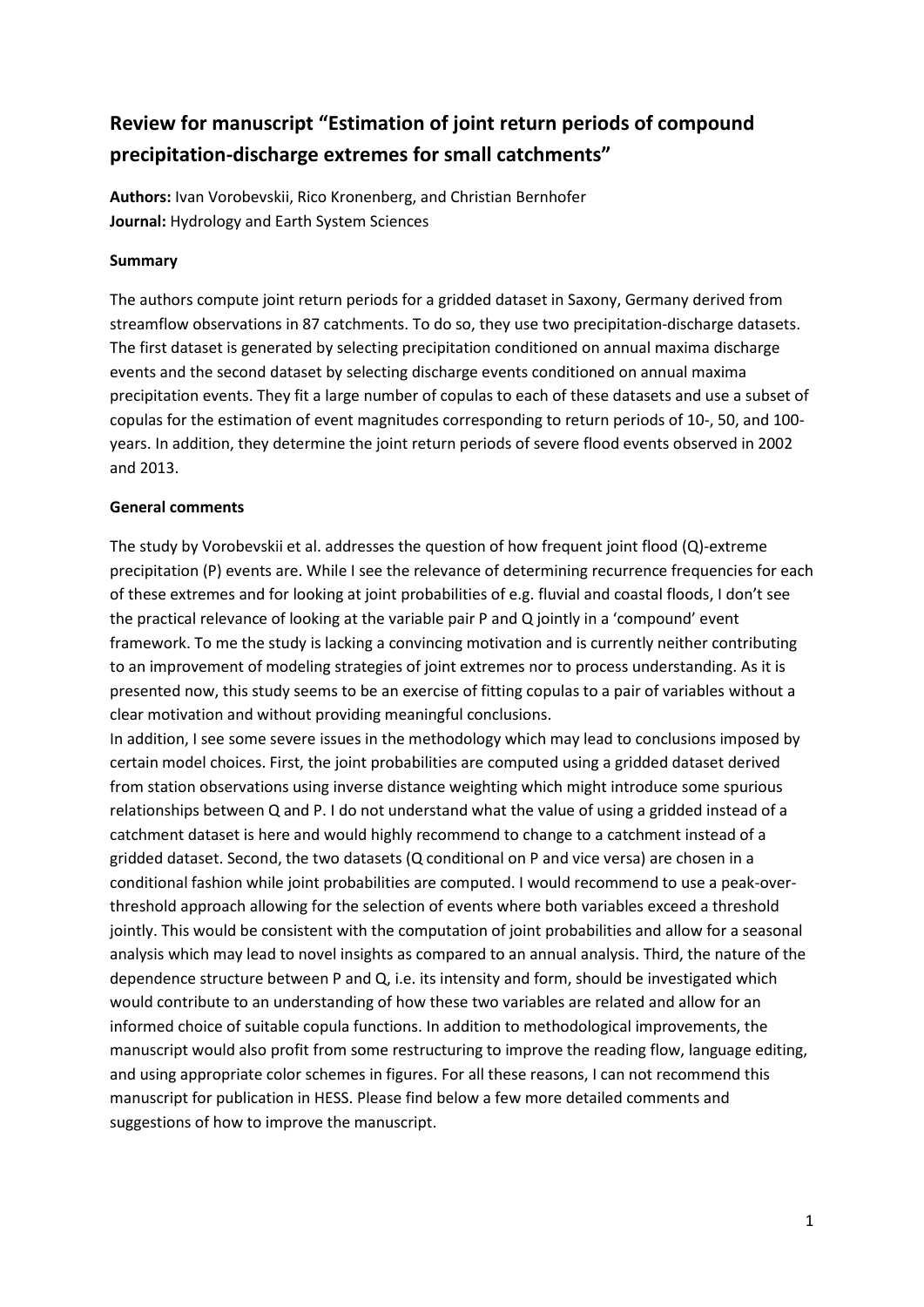### **Specific comments**

- 1. What is the practical motivation for studying the joint probability of Q-P events? For whom is this of interest?
- 2. What are the research questions of this study eventually leading to novel insights? The relationship between P and Q has been studied intensively from a process perspective and the methods used for bivariate frequency analysis used in this study are not novel either.
- 3. I would structure the introduction in the following way: compound events in general and why they are important, Q-P events and why they are important, gap, research questions, strategy of addressing research questions.
- 4. The manuscript would profit from language editing and mprovement of the reading flow.
- 5. I do not think that the size of the catchment is the only factor relevant for determining the Q-P relationship (l. 70). I think that it mainly depends on the importance of other potential flood triggers such as snowmelt and soil moisture availability.
- 6. The Methods section should start with an introduction to the study area.
- 7. The nature of the precipitation dataset remains unclear to me. The authors write that they downloaded a gridded precipitation dataset (l.93) but at the same time they state that they interpolated point data (l.97). Was precipitation data also interpolated using IDW?
- 8. The use of a gridded instead of a catchment dataset may introduce spurious correlations between P and Q. I would therefore use a catchment dataset (areal mean precipitation and streamflow at the catchment outlet) instead of a gridded dataset.
- 9. Is it correct that the dataset comprises years with missing data of up to 80% (l. 107)? If yes, I would reconsider to limit the time period to a sub period for which reliable data are available or to remove the catchments from the analysis for which very limited data are available.
- 10. In Figure 3, I would show relative errors instead of absolute errors.
- 11. The nature of dependence between Q and P should be investigated. What is its form and intensity? I would specifically look at Kendall's tau rank correlation coefficient [*Kendall*, 1937] to characterize the general dependence structure and on upper and lower dependence coefficients to understand whether dependence is symmetric/asymmetric and whether there is upper or lower tail dependence [*Poulin et al.*, 2007]. A better understanding of the dependence characteristics may guide the choice of suitable copulas in addition to the use of goodness-of-fit tests which are often not very reliable in the presence of small sample sizes [*Serinaldi et al.*, 2015]. The Clayton copula could for example be excluded because it represents lower tail dependence, which is hardly the type of dependence observed for Q-P pairs.
- 12. Events are chosen in a conditional fashion while joint instead of conditional probabilities are computed. From a process and impact perspective conditioning Q on P seems to be much more relevant.
- 13. I do not exactly understand how the copula functions were chosen. Was a goodness-of-fit test performed (as suggested in l. 177-189) in addition to the computation of the AIC and BIC criteria (l. 173-175)? The order should be adjusted. First, a gof test is performed in order to exclude rejected copulas, then, the copula with the lowest AIC or BIC values is chosen among the non-rejected copulas. Were AIC and BIC performance averaged?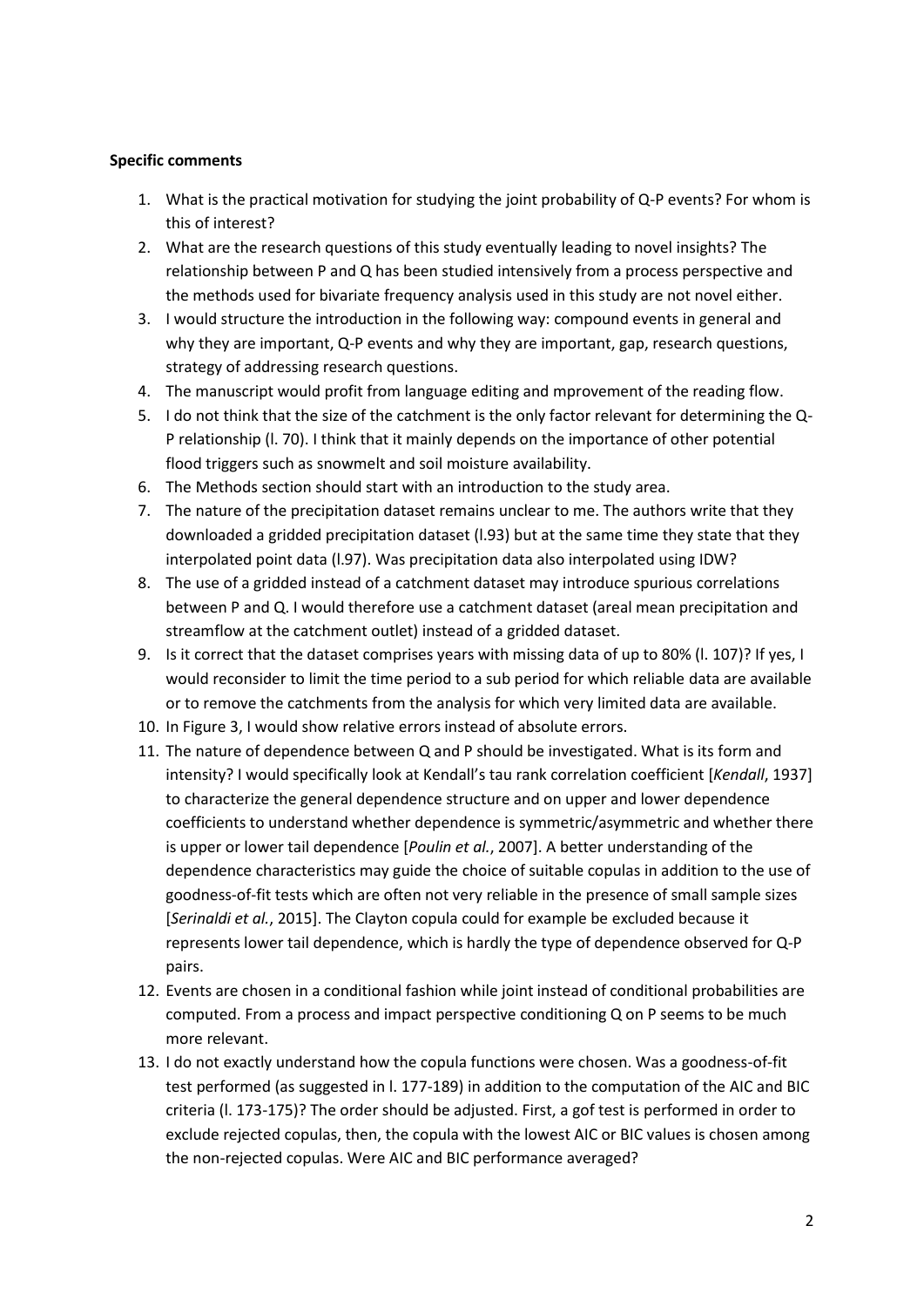- 14. I do not understand how the marginal distributions were chosen, fitted. Later in the results section, some fitting experiment is described. Was this applied for all the analyses presented or were empirical distributions used in some cases?
- 15. Joint return period definitions are not the only way of defining bivariate return periods (l. 191). Conditional or approaches based on the Kendall's distribution can be used instead (see e.g. [*Brunner et al.*, 2016; *Gräler et al.*, 2016]).
- 16. It is unclear how the results shown in Figure 4 were produced (l. 196-206). Was a simulation experiment performed or are these results based on observations? If a simulation experiment was performed, I would remove the part with negative correlations since P and Q are usually positively related.
- 17. It is not surprising that the dependence structures derived for the two datasets (Q conditioned on P and vice versa) are different. High Q usually requires some high P input. However, high P may not necessarily lead to high Q.
- 18. I think that the exercise of excluding important flood events from the computation of joint probabilities is meaningless. What is the idea behind this experiment? Of course tail dependence will decrease if severe events are excluded because the tail is cut off. I would remove this part of the analysis altogether.
- 19. I think that it is problematic to compute mean joint return periods derived from the two subsets (l. 233). The two datasets answer two different questions: what is the probability of joint exceedance given that Q is high and vice versa.
- 20. The reason for the failure of fitting a Joe copula to a dataset with zero correlation (l. 267-271) is not the failure of the Joe copula but the choice of an unsuitable copula. These datasets are apparently independent. In this case:  $F(x,y)=F(x)*F(y)$ . No copula is required here.
- 21. I am not very much in favor of the ensemble approach presented here (Section 3.3). Instead of using as many copulas as possible I would rather try to constrain the number of suitable copulas by trying to understand the type of dependence that has to be represented by the copula (see also one of my previous comments).
- 22. The conclusions do not provide any new insights. We know that Q and P are correlated and that the computation of joint probabilities is associated with uncertainties. I think that this study needs to be redesigned in order to provide some insightful contribution.
- 23. The Figures need some attention. Figure 1: would profit from focusing on the most important information, I would use a white-gray gradient for the topography and color all the study catchments in the same color. Or do the colors have a meaning? Figure 2: are the points shown the catchment outlets or centroids? I would use one color gradient for both mean AM and mean Q to make them comparable. I would use one color with a gradient instead of rainbow colors because one increasing variable is shown. For more detailed advice on how to design maps, please refer e.g. to Designing Better Maps: A guide for GIS users by Cynthia Brewer. This comment refers to all the following maps as well, which also just display one variable and where a color gradient of one color would be the more appropriate choice. Subpanels should be labeled with (1), (2), … or (a), (b),… to facilitate referencing.

## **Minor points**

- L. 46-47: are you trying to talk about bivariate frequency analysis here?
- L. 49: Indicator approaches?